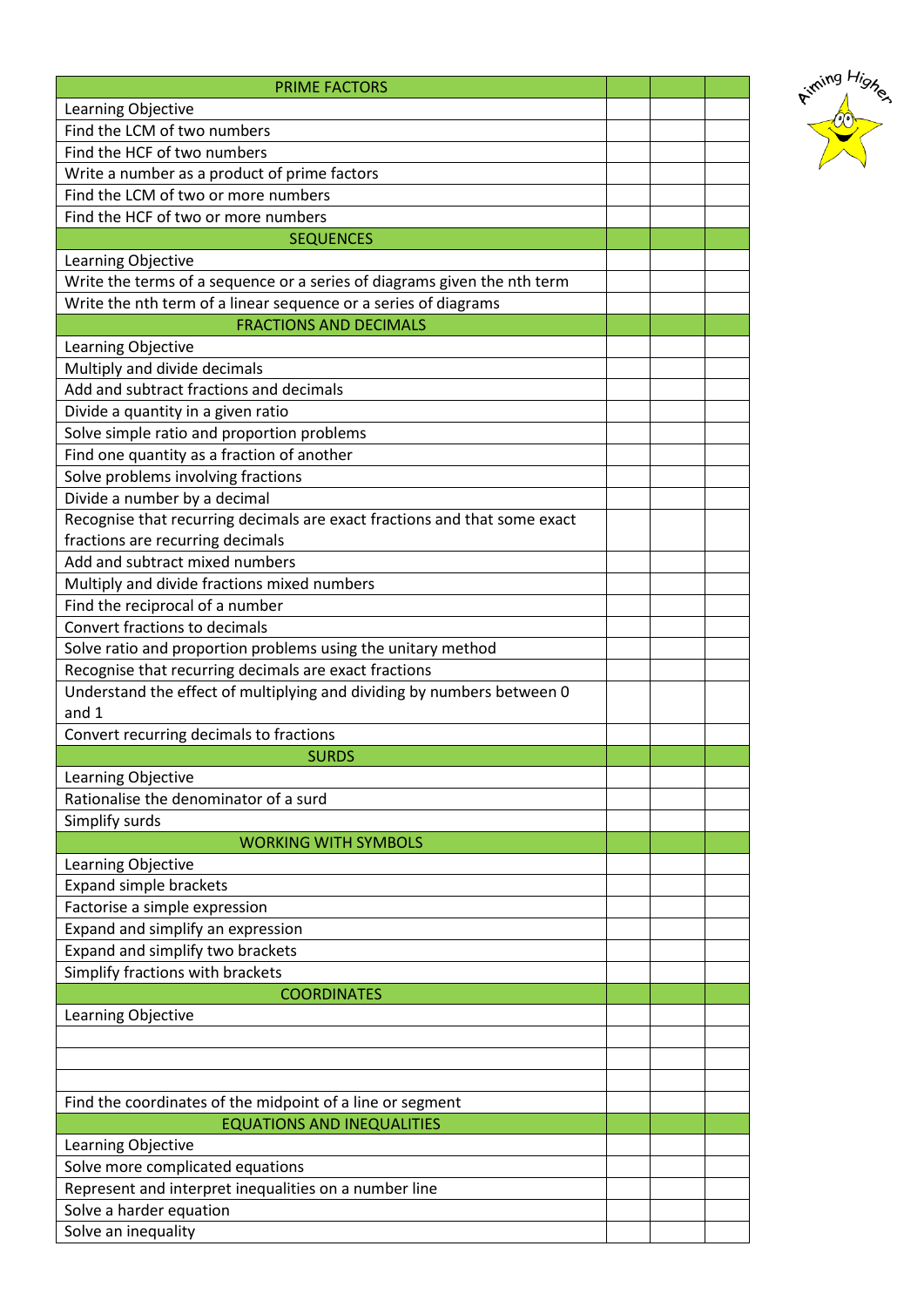| Find the integer solutions of an inequality                                |  |  |
|----------------------------------------------------------------------------|--|--|
| Solve equations with fractions                                             |  |  |
| Solve harder inequalities                                                  |  |  |
| Represent linear inequalities in two variables as a region on a graph      |  |  |
| <b>PERCENTAGES</b>                                                         |  |  |
| Learning Objective                                                         |  |  |
| Increase or decrease by a given %                                          |  |  |
| Express one quantity as a % of another                                     |  |  |
| Work out a % increase or decrease                                          |  |  |
| Understand how to use successive percentages                               |  |  |
| Work out reverse percentage problems                                       |  |  |
| <b>GRAPHS OF LINEAR FUNCTIONS</b>                                          |  |  |
| Learning Objective                                                         |  |  |
| Solve problems such as where two linear lines cross                        |  |  |
| Find the gradient of straight line graphs                                  |  |  |
| Find the midpoint of a line segment                                        |  |  |
| Find the gradient and equation of a line through two points                |  |  |
| Find the equation of line parallel to another line                         |  |  |
| <b>FORMULAE</b>                                                            |  |  |
| Learning Objective                                                         |  |  |
| Substitute numbers into formulae                                           |  |  |
| Derive complex expressions and formulae                                    |  |  |
| Distinguish between an expression, equation and formula                    |  |  |
| Rearrange linear formulae                                                  |  |  |
| Rearrange formulae involving brackets, indices, fractions and square roots |  |  |
| Rearrange formulae where the variable appears twice                        |  |  |
| <b>REAL LIFE GRAPHS</b>                                                    |  |  |
| Learning Objective                                                         |  |  |
| Interpret real life graphs                                                 |  |  |
| Find simple average speed from d/t graphs                                  |  |  |
| Recognise from a d/t graph when the fastest average speed is taking place  |  |  |
| Find the average speed from a distance/time graph in minutes               |  |  |
| Discuss and interpret graphs modelling real situations                     |  |  |
| <b>QUADRATIC EQUATIONS AND ALGEBRAIC PROOF</b>                             |  |  |
| Learning Objective                                                         |  |  |
| Solve a problem using step by step instructions                            |  |  |
| Factorise an expression with squared unknowns                              |  |  |
| Solve an equation with squared unknowns                                    |  |  |
| Factorise a harder expression                                              |  |  |
| Simplify an expression with fractions                                      |  |  |
| Solve a harder equation using factorising                                  |  |  |
| Derive a proof using reasoning and logic                                   |  |  |
| Solve an equation with unknowns in the denominator                         |  |  |
| Solve an equation by completing the square                                 |  |  |
| <b>SIMULTANEOUS EQUATIONS</b>                                              |  |  |
| Learning Objective                                                         |  |  |
| Solve a pair of simultaneous equations                                     |  |  |
| Solve a pair of harder simultaneous equations                              |  |  |
| <b>COLLECTING DATA</b>                                                     |  |  |
| Learning Objective                                                         |  |  |
| Understand and name different types of data                                |  |  |
| Design and use data collection sheets, surveys and questionnaires          |  |  |
| Design and use two way tables for discrete and grouped data                |  |  |
| Understand and name other types of data collection methods                 |  |  |
|                                                                            |  |  |

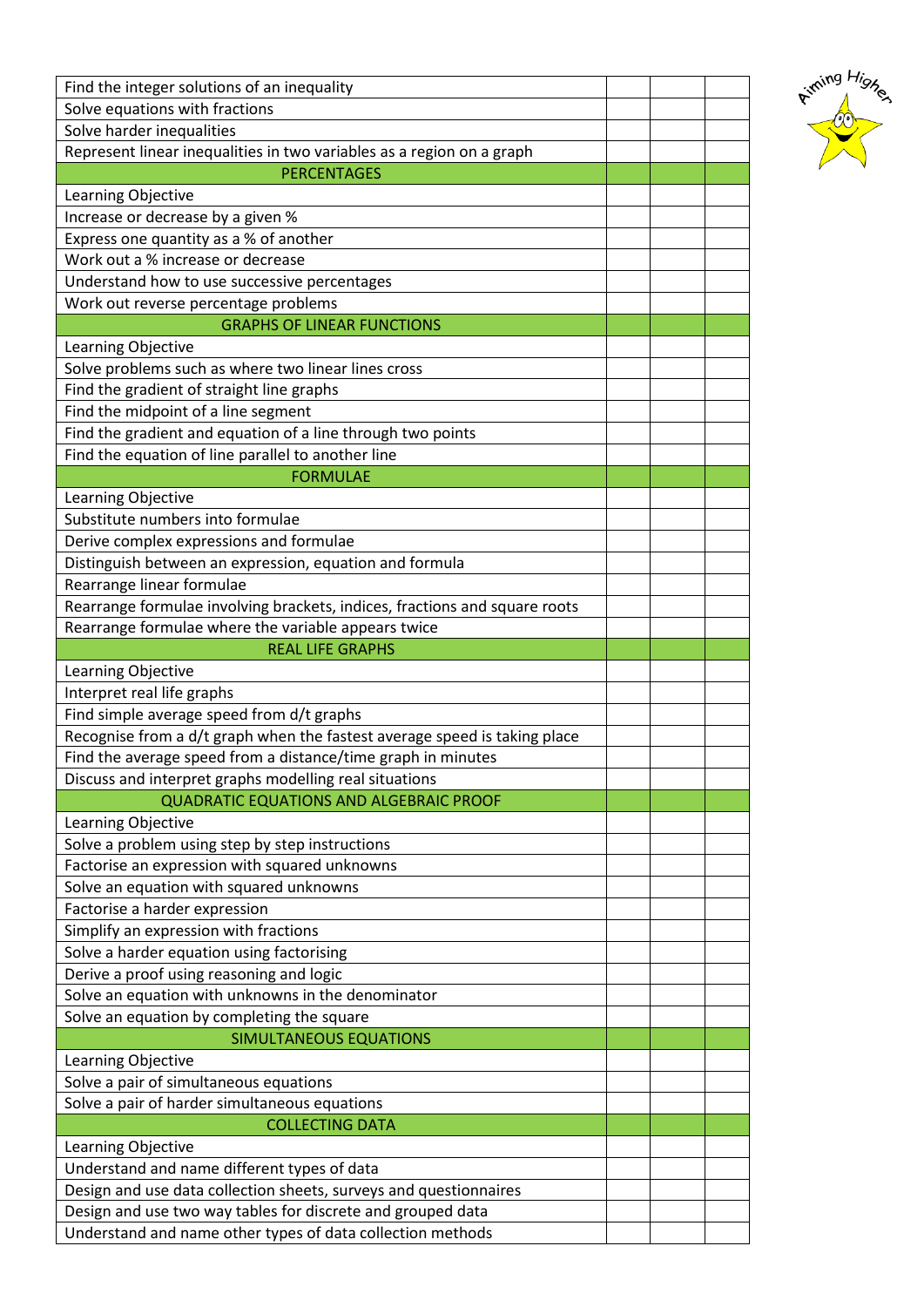| Identify possible sources of bias                                          |  |  |
|----------------------------------------------------------------------------|--|--|
| Understand the data handling cycle                                         |  |  |
| Understand that increasing sample size generally leads to better estimates |  |  |
| Select and justify a sampling scheme                                       |  |  |
| Use sampling methods such as random and stratified sampling                |  |  |
| <b>STATISTICAL MEASURES</b>                                                |  |  |
| Learning Objective                                                         |  |  |
| Calculate the mean for a frequency distribution                            |  |  |
| Find the modal class for grouped data                                      |  |  |
| Find the mean for grouped data                                             |  |  |
| Find the median class for grouped data                                     |  |  |
| Find the upper and lower quartiles and find the IQ range                   |  |  |
| <b>REPRESENTING DATA</b>                                                   |  |  |
|                                                                            |  |  |
| Learning Objective<br>Construct an ordered stem and leaf diagram           |  |  |
|                                                                            |  |  |
| Construct a histogram for data with equal class intervals                  |  |  |
| Interpret a line graph                                                     |  |  |
| Construct a frequency polygon                                              |  |  |
| Construct and interpret a cumulative frequency diagram for continuous or   |  |  |
| grouped data                                                               |  |  |
| Use a CFD to estimate median and IQ range                                  |  |  |
| Construct and interpret a box plot                                         |  |  |
| Compare two sets of data using a box plot                                  |  |  |
| Construct a histogram with unequal class intervals                         |  |  |
| Interpret a histogram with unequal class intervals                         |  |  |
| <b>SCATTER GRAPHS</b>                                                      |  |  |
| Learning Objective                                                         |  |  |
| Draw a scatter graph by plotting points                                    |  |  |
|                                                                            |  |  |
| Interpret the scatter graph                                                |  |  |
| Draw a line of best fit on the scatter graph                               |  |  |
| Interpret the line of best fit                                             |  |  |
| Identify the type and strength of the correlation                          |  |  |
| <b>PROBABILITY</b>                                                         |  |  |
| Learning Objective                                                         |  |  |
| Use a two way table to find a probability                                  |  |  |
| Understand mutually exclusive events                                       |  |  |
| Identify all mutually exclusive events and show equal to 1                 |  |  |
| Use probability to estimate outcomes for a population                      |  |  |
| Understand and use relative frequency                                      |  |  |
| Draw tree diagrams                                                         |  |  |
| Understand independent and non-independent events                          |  |  |
| Find probabilities of successive independent events                        |  |  |
| Find probabilities of successive dependent events                          |  |  |
| <b>ANGLES AND AREAS</b>                                                    |  |  |
| Learning Objective                                                         |  |  |
| Recognise corresponding, alternate and interior angles in parallel lines   |  |  |
| Understand and use three figure bearings                                   |  |  |
| Find the area of a triangle, trapezium and parallelogram                   |  |  |
| Calculate the area and circumference of a circle                           |  |  |
| Work out the area and perimeter of a semi-circle and compound shapes       |  |  |
| PROPERTIES OF POLYGONS                                                     |  |  |
| Learning Objective                                                         |  |  |
| Classify a quadrilateral using geometric properties                        |  |  |

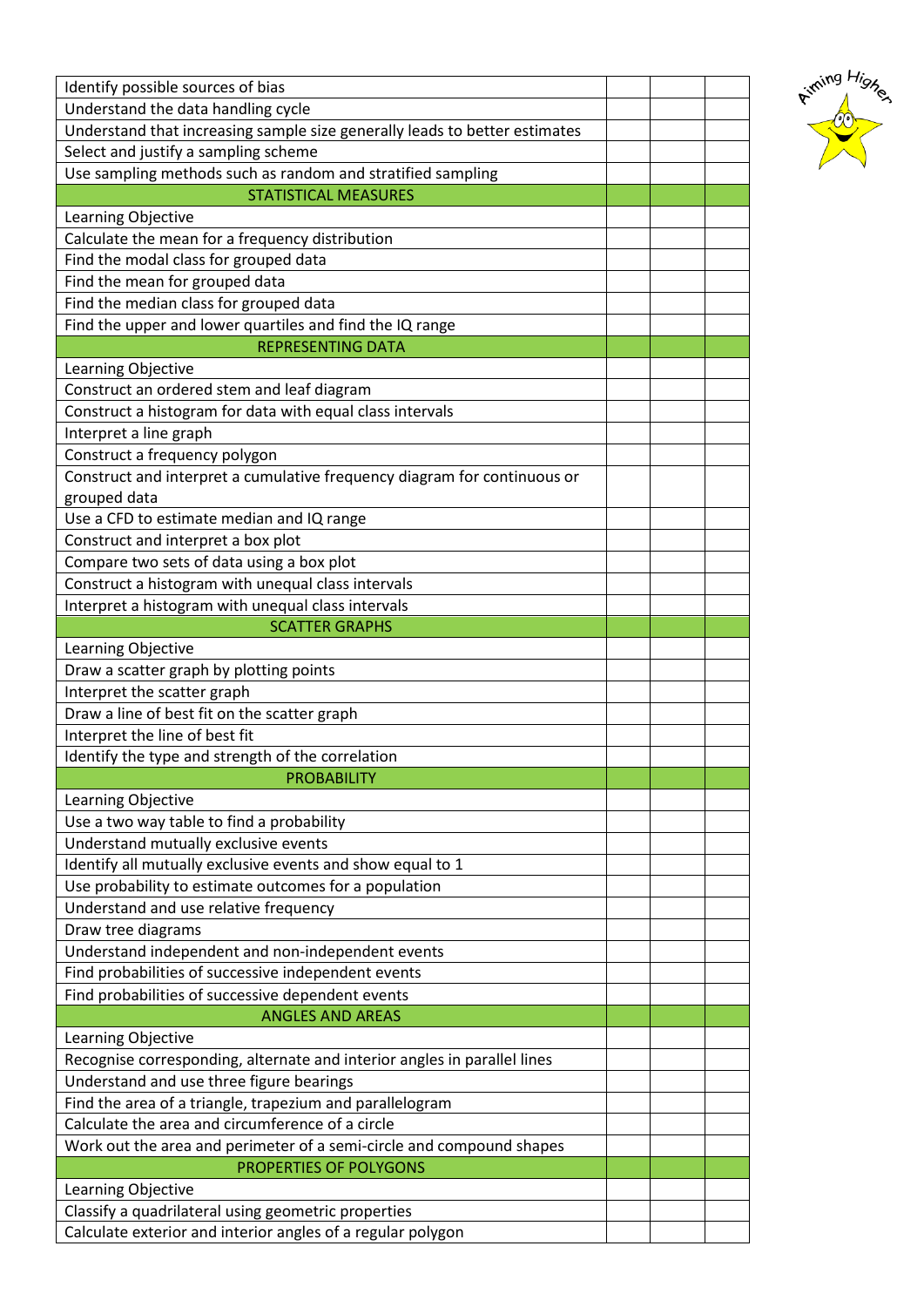| REFLECTION, ROTATION AND TRANSLATION                                                  |  |  |
|---------------------------------------------------------------------------------------|--|--|
| Learning Objective                                                                    |  |  |
| Reflect shapes in lines parallel to the axes                                          |  |  |
| Rotate shapes about the origin                                                        |  |  |
| Describe fully reflections in a line and rotations about the origin                   |  |  |
| Translate a shape using a description (up, down, left, right)                         |  |  |
| Reflect shapes in lines $x=y$ , $x=y$                                                 |  |  |
| Rotate shapes about any point                                                         |  |  |
| Describe fully any reflections in lines parallel to axes and rotations about any      |  |  |
| point                                                                                 |  |  |
| Find the centre of a rotation and describe it fully                                   |  |  |
| Translate a shape by a vector                                                         |  |  |
| Use congruence to show t, r, r preserve length and angle                              |  |  |
| <b>AREA AND VOLUME 1</b>                                                              |  |  |
| Learning Objective                                                                    |  |  |
| Convert between square units                                                          |  |  |
| Convert between cube units                                                            |  |  |
| Find the volume of prisms including cylinders                                         |  |  |
| Find the surface area of prisms<br><b>MEASURES</b>                                    |  |  |
| Learning Objective                                                                    |  |  |
| Calculate average speeds                                                              |  |  |
| Use compound measures                                                                 |  |  |
| Recognise that rounding can cause units to be out up to 0.5 units                     |  |  |
| Use compound measures such as density                                                 |  |  |
| <b>TRIAL AND IMPROVEMENT</b>                                                          |  |  |
| Learning Objective                                                                    |  |  |
| Solve equations using systematic trial and improvement                                |  |  |
| <b>ENLARGEMENTS</b>                                                                   |  |  |
| Learning Objective                                                                    |  |  |
| Enlarge a shape by a positive amount from a given centre                              |  |  |
| Compare area of enlarged shape with original                                          |  |  |
| Find the ratio of corresponding sides in similar shapes, scale factor                 |  |  |
| Using ratios in similar shapes to find missing sides                                  |  |  |
| Enlarge a shape by a fractional scale factor                                          |  |  |
| Enlarge a shape by a negative scale factor                                            |  |  |
| Compare lengths, volume and area of enlarged shapes                                   |  |  |
| Use the effect of enlargement on perimeter, area and volume calculations              |  |  |
| <b>CONSTRUCTION</b>                                                                   |  |  |
|                                                                                       |  |  |
| Learning Objective                                                                    |  |  |
| Draw a quadrilateral                                                                  |  |  |
| Understand ssa may not give a unique triangle                                         |  |  |
| Construct perpendicular bisectors and angle bisectors                                 |  |  |
| Match one angle and one side of congruent triangles                                   |  |  |
| Construct perpendicular lines from point to point                                     |  |  |
| Match sides and angles of similar triangles                                           |  |  |
| Prove two triangles are congruent                                                     |  |  |
| Prove construction theorems                                                           |  |  |
| <b>LOCI</b>                                                                           |  |  |
| Learning Objective                                                                    |  |  |
| Understand the idea of a locus                                                        |  |  |
| Construct the locus of two points equidistant from two fixed points                   |  |  |
| Construct the locus of points equidistant from two fixed lines<br>Solve loci problems |  |  |